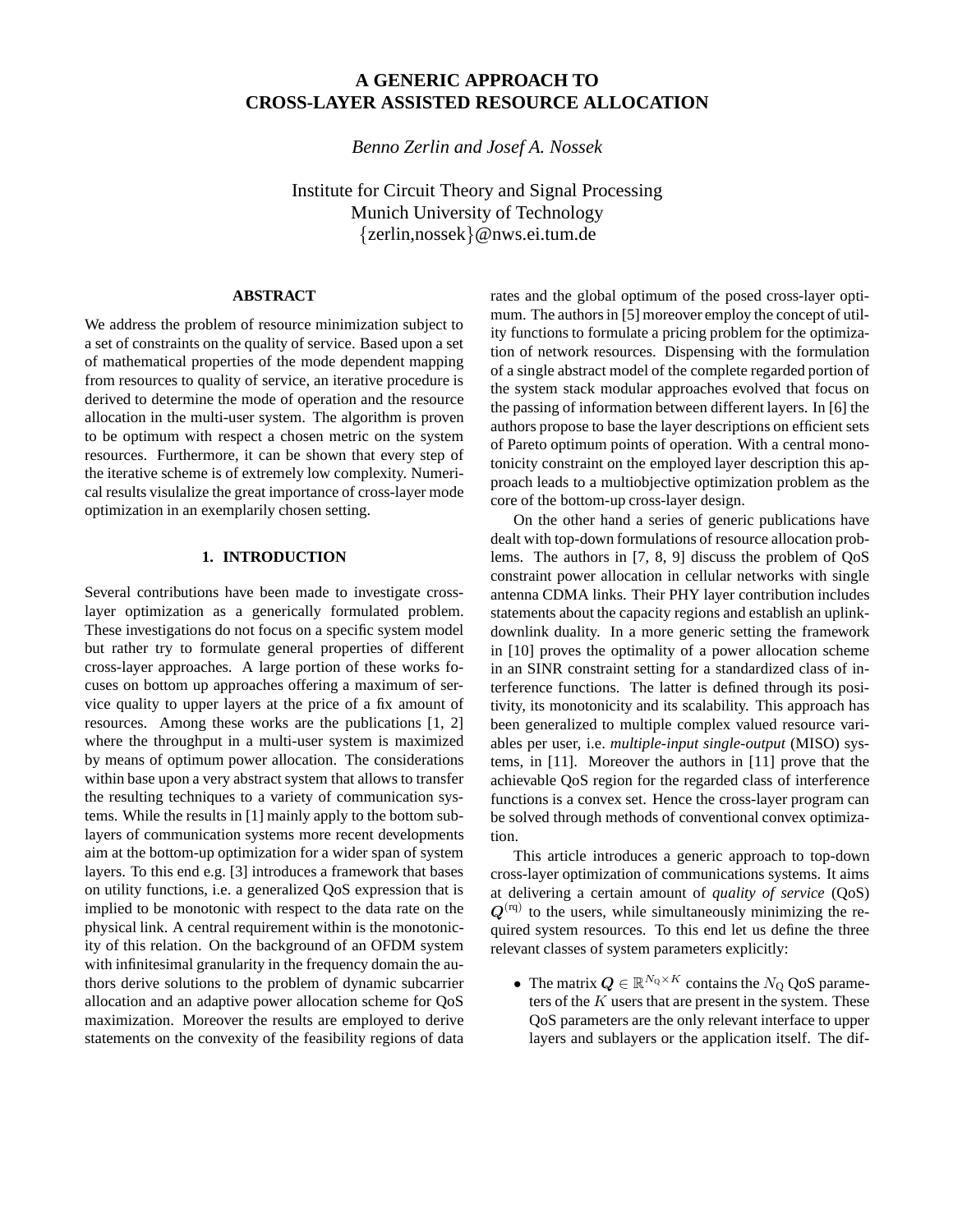ferent service demands of the users are characterized by requirements  $Q^{(rq)}$  upon these QoS parameters.

- The resources of the  $K$  users are denoted by a vector  $P \in \mathbb{R}^K$ . Hence only a single resource parameter per user is considered.<sup>1</sup>
- The mode of operation  $M$  contains all optimization parameters that are not considered as resources.

Without loss of generality let the ordering of users in  $P$ ,  $\mathcal M$ and Q coincide. With these definitions the cross-layer problem can be formulated as the minimization of resources. For a given norm<sup>2</sup> in  $P$  we find the optimum resource allocation and the optimum mode of operation as the solution to the following optimization:

$$
\{P^*, \mathcal{M}^*\} = \underset{\{P, \mathcal{M}\}}{\operatorname{argmin}} \|P\| \quad \text{s.t.:} \quad Q \ge Q^{(rq)}, \quad (2)
$$

where the constraining inequalities hold component-wise. The presented technique is proven to be optimum for a wide class of systems. To this end Section 2 introduces 3 Propositions, which guarantee the applicability of the upcoming considerations. Based upon these Propositions Section 3 and 4 formulate a converging iterative approach that yields the optimum solution up to arbitrary accuracy. Key to solving the problem in this wide generality is the transformation of the original program into a conditioned version that is solved in Section 3. This equivalent problem can be shown to be independent of the shortterm channel properties. Moreover it is proven to be decoupled among the users which allows for an offline computation of the optimum mode of operation.

#### **2. PROPOSITIONS**

Let the representation of the  $K$  user system be given in the form:

$$
Q = \Upsilon_{\mathcal{M}}(P), \quad \Upsilon_{\mathcal{M}} : \mathbb{R}_{+,0}^K \mapsto \mathbb{R}^{N_Q \times K}
$$
 (3)

where the  $N_Q$  different QoS values for each of the  $K$  users in  $\boldsymbol{Q} \in \mathbb{R}^{N_\text{Q} \times K}$  are defined through a mode  $\boldsymbol{\mathcal{M}}$  dependent mapping of the system resources  $\overline{P} \in \mathbb{R}^K_{+,0}$ . This representation

$$
\boldsymbol{P}^* = \underset{\boldsymbol{P}}{\text{argmin}} \|\boldsymbol{P}\| \quad \text{s.t.:} \quad \tilde{\boldsymbol{P}} \ge \tilde{\boldsymbol{P}}^{(rq)}, \tag{1}
$$

which occurs to be part of the resulting cross-layer optimization algorithm can not be implied for general choices of  $P \notin \mathbb{R}_{+,0}^K$ . Hence the extension to multiple resources per user is left to the specific environment where additional constraints might apply to provide a solution to (1).

 $2$ In fact any order relation can be used to define this problem. For the remainder of this paper though we exemplarily employ the quasi order relations of different matrix norms. These norms are reflexive and transitive, i.e. a *quasi-relation*, and hence qualify in this context.

exists for all systems and for all choices of QoS and resources respectively. Yet not all of these representations can be given in closed or even in invertible explicit form. Preparing the derivation of a generic approach for cross-layer optimization of a wide class of communication systems some preconditions on  $\Upsilon_M$  will be made in the following paragraphs. To this end let us introduce the notation of *longterm* and *shortterm* parameters. It refers to the fading process of the physical channel and classifies all parameters that depend upon the instantaneous realization of this process as shortterm parameters. Characteristics of their probability density function and variables that are independent of the channel fading process are considered longterm parameters. On this background let the following propositions hold:

**Proposition 1** The mode of operation  $M$  as well as all com*ponents of the QoS matrix* Q *are longterm parameters.*

**Proposition 2** *The function*  $\Upsilon_{\mathcal{M}}$  *is decomposable into three components as follows:*

$$
\Upsilon^{(1)}: \boldsymbol{P} \mapsto \tilde{\boldsymbol{P}} = \Upsilon^{(1)}(\boldsymbol{P}), \quad \tilde{\boldsymbol{P}}, \boldsymbol{P} \in \mathbb{R}_{0,+}^K \tag{4}
$$

$$
\Upsilon_{\mathcal{M}}^{(2)} : \tilde{P} \mapsto \tilde{Q} = \Upsilon_{\mathcal{M}}^{(2)}(\tilde{P}), \quad \tilde{Q} \in \mathbb{R}^{N_Q \times K}
$$
 (5)

$$
\Upsilon^{(3)}:\!\!\tilde{Q}\mapsto Q=\Upsilon^{(3)}(\tilde{Q},\pi_{\text{out}}),\quad Q\in\mathbb{R}^{N_Q\times K}.\quad (6)
$$

*Within*  $\tilde{P} = \Upsilon^{(1)}(P)$  *gives a longterm description of the fading multiple access channel. The outage probability*  $\pi_{out} \in$  $[0;1]^K$  *is defined through the shortterm pendant*  $\tilde{P}^{(st)}$  *of*  $\tilde{P}$ *as:*

$$
\boldsymbol{\pi}_{out} = Pr\left(\tilde{\boldsymbol{P}}^{(st)} < \tilde{\boldsymbol{P}}\right),\tag{7}
$$

*where the inequality holds component wise.*

**Proposition 3** The functions  $\Upsilon^{(1)}$ ,  $\Upsilon^{(2)}_{\mathcal{M}}$  and  $\Upsilon^{(3)}$  fulfill the *following properties:*

- *1. The function*  $\Upsilon^{(1)}$  *is independent of the mode of operation and is a monotonic function. It is strictly monotonically increasing on its diagonal*<sup>3</sup> *and is monotonically decreasing in all off-diagonal elements.*
- 2. The function  $\Upsilon_{\mathcal{M}}^{(2)}$  is diagonal and independent of *shortterm system parameters.*
- *3. The function* Υ(3) *is independent of shortterm system parameters. Moreover conditioned on* π*out a solution for its unique inversion* Υ*(3)*,−<sup>1</sup> *exists with*

$$
\boldsymbol{Q} = \boldsymbol{\Upsilon}^{(3)}\left(\boldsymbol{\Upsilon}^{(3),-1}(\boldsymbol{Q},\boldsymbol{\pi}_{out}),\boldsymbol{\pi}_{out}\right),\qquad(8)
$$

Through the decomposability in Proposition 2 the parameters  $\tilde{P}$  and  $\pi_{\text{out}}$  form a longterm description of the shortterm fading processes on the physical channel that is valid as long

<sup>&</sup>lt;sup>1</sup>The extension to multiple resource parameters per user or the extension to integer resource metrics does in general not contradict the results of this paper. Yet the solution of the in this case matrix valued problem:

<sup>&</sup>lt;sup>3</sup>Diagonality in this context refers to the user indices.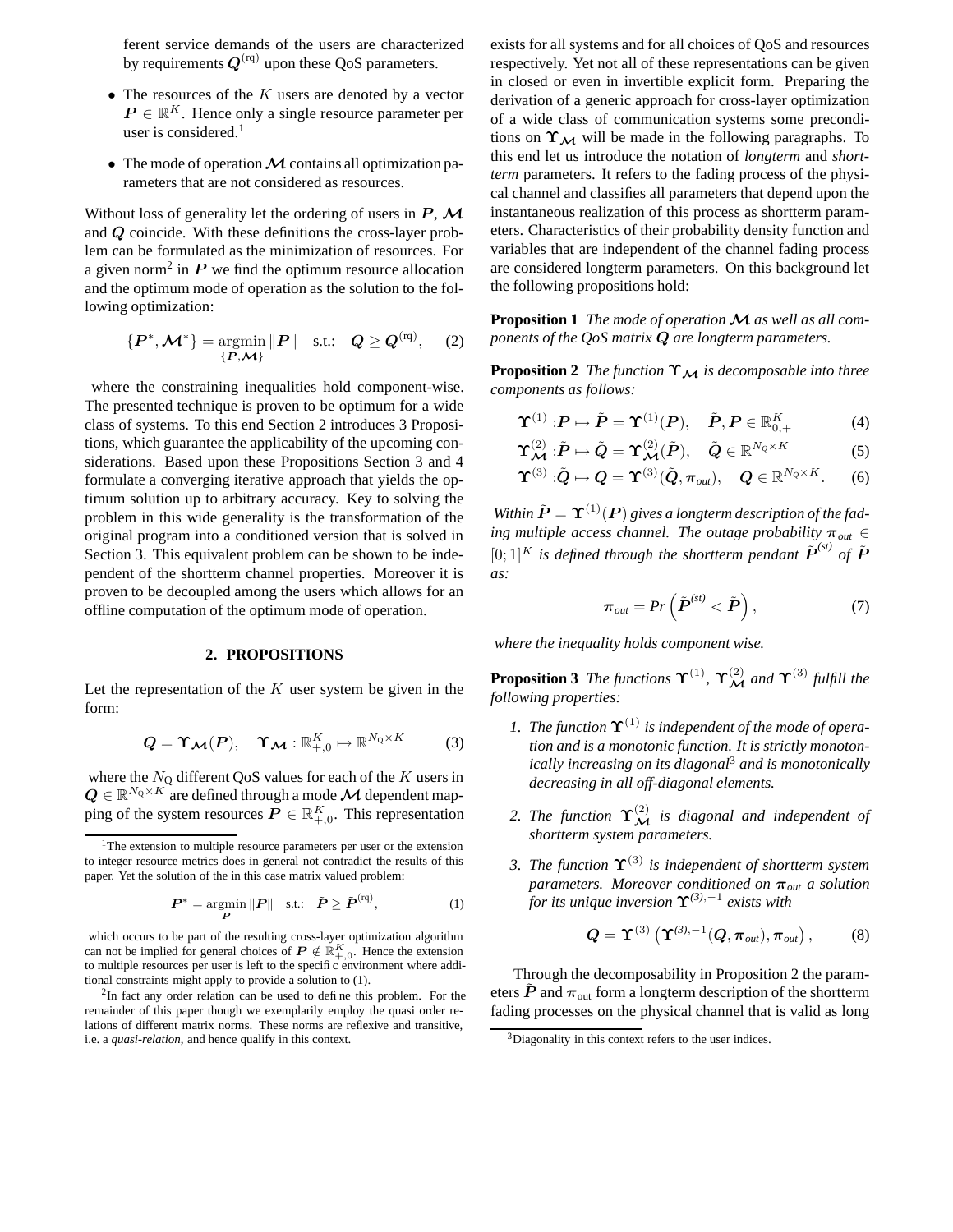as the fading processes can be assumed stationary. For an information theoretic backup of this approach we refer to [13]. The outage probability therefore is defined as the probability that the shortterm representation  $\tilde{P}^{(st)}$  of  $\tilde{P}$  is smaller than  $\tilde{P}$ <sup>4</sup>. The function  $\Upsilon_{\mathcal{M}}^{(2)}$  gives a description of the remaining system in non-outage cases, while  $\Upsilon^{(3)}$  determines how these outage events affect the specified QoS. Later reasonings will suggest the terminology *equivalent resources* for P˜ and *equivalent* QoS for Q respectively. Fig. 1 visualizes the decomposition of  $\Upsilon_{\mathcal{M}}$ . With the definition of the three rep-



**Fig. 1**. Schematic representation of the system model

resentatives  $\Upsilon^{(1)}$ ,  $\Upsilon_{\mathcal{M}}^{(2)}$  and  $\Upsilon^{(3)}$  the decomposable function  $\Upsilon_{\mathcal{M}}$  can be expressed in a concatenated form as:

$$
Q = \Upsilon_{\mathcal{M}}(P) = \Upsilon^{(3)}\left(\Upsilon_{\mathcal{M}}^{(2)}\left(\Upsilon^{(1)}(P)\right), \pi_{\text{out}}\right). \quad (9)
$$

The components of this composition are subject to preconditions as presented in Proposition 3. According to the first clause within, the equivalent resource  $P$  of a user is strictly monotonically increasing with this user's resource while it is monotonically decreasing with the resources of all other users.<sup>5</sup> Through the second and third clause  $\Upsilon^{(1)}$  moreover is required to carry the complete regarded influence of shortterm system parameters. The required diagonal nature of  $\Upsilon_{\mathcal{M}}^{(2)}$ translates into user wise decoupled system cores that carry the complete dependence on the mode of operation. Hence the equivalent requirements of a user  $k$  in the vector  $\tilde{\boldsymbol{Q}}_{k}^{(\text{rq})}$  must be completely determined by the equivalent scalar resource

 $\tilde{P}_k$  of the same user k. This condition is somewhat canonical as parameters that influence the performance of all users are typically classified as resources rather than as mode parameters, e.g. the transmit power in multiple access schemes. Typically the function  $\Upsilon_{\mathcal{M}}^{(2)}$  will span the widest part of the cross-layer problem as the correspondingClause 2 in Proposition 3 does not make any restrictions on its diagonal elements. Clearly  $\Upsilon_{\mathcal{M}}^{(2)}$  does not even have to be a continuous function neither does it need to be available in closed form. This fact comprises the central strength of the presented approach, because it can solve problems that are typically not accessible for conventional optimization techniques and their application in cross-layer design. The third representative  $\Upsilon^{(3)}$  includes the influence of the outage probability  $\pi_{\text{out}}$  and additionally allows for an invertible non-diagonal extension of the concatenation  $\Upsilon_{\mathcal{M}}^{(2)}\left(\Upsilon^{(1)}\left(P\right)\right)$ . This feature allows to include upper layer resource allocation schemes the parameters of which are not subject to the regarded cross-layer optimization themselves. Hence  $\Upsilon^{(3)}$  does not depend on the mode of operation  **and must be given in a description that is** independent of shortterm system parameters. The extension  $\Upsilon^{(3)}$  is more important for the validity of the regarded QoS expressions than it is relevant to the optimization process with respect to M.

## **3. CONDITIONED OPTIMIZATION**

The central problem of this work is to derive cross-layer resource allocation schemes for the above defined system class through the solution of the following optimization problem:

$$
\{P^*, \mathcal{M}^*\} = \underset{\{P, \mathcal{M}\}}{\operatorname{argmin}} \|P\|
$$
 (10)  
s.t.:  $Q \ge Q^{(rq)}$ , with  $Q = \Upsilon_{\mathcal{M}}(P)$ .

To this end let us first derive the solution of this problem conditioned on the outage probability  $\pi_{\text{out}}$ . Conditioning the solution to an a priori known value for  $\pi_{\text{out}}$  allows for the decomposition of the optimization task and thus shall be of a certain relevance to the optimum procedure in Section 4. Hence, the following paragraphs consider the optimization:

$$
\{P^*, \mathcal{M}^*\} = \underset{\{P, \mathcal{M}\}}{\operatorname{argmin}} \|P\|
$$
\ns.t.:

\n
$$
\Upsilon^{(3)} \left( \Upsilon_{\mathcal{M}}^{(2)} \left( \Upsilon^{(1)}\left(P\right) \right), \pi_{\text{out}} \right) \Big|_{\pi_{\text{out}}} \geq Q^{(\text{rq})}.
$$

As this program as well as the original task (10) is not accessible to conventional optimization techniques because the derivatives with respect to the possibly integer valued mode variable  ${\cal M}$  is not defined and  $\Upsilon^{(2)}_{\cal M}$  additionally does not necessarily allow for a closed solution of the resulting Karush-Kuhn-Tucker conditions, let us regard the following theorem:

<sup>&</sup>lt;sup>4</sup>This definition applies no matter if the strategy to adapt  $P$  operates on a longterm or a shortterm scale, i.e. no matter whether  $P$  itself is a longterm or shortterm parameter.

<sup>&</sup>lt;sup>5</sup>The demanded property is inherent to a wide variety of multiple access schemes. It can as well be found in axiomatic approaches like [10, 11].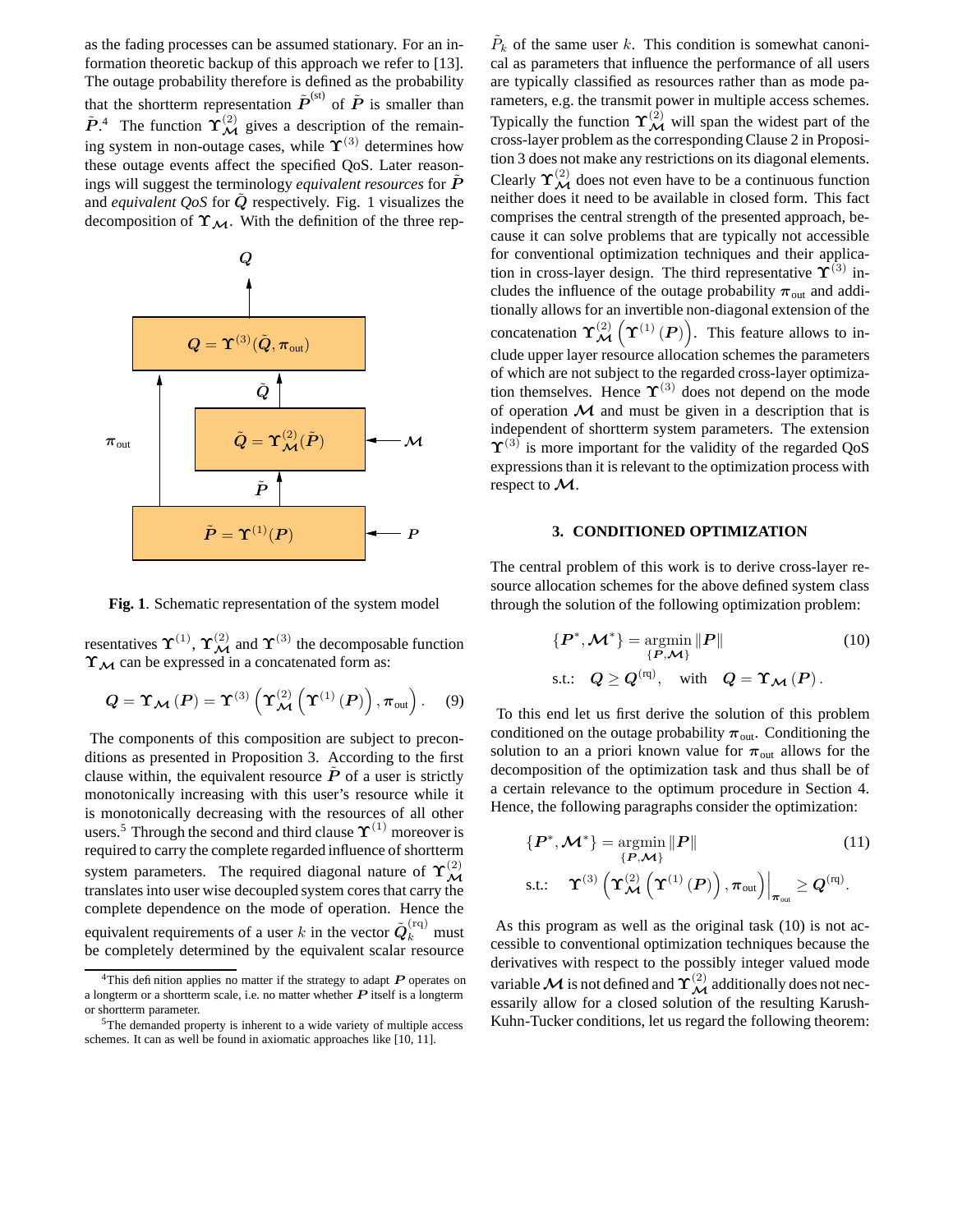**Theorem 1** *Let*  $\pi_{out}$  *be the outage probability that through*  $\Upsilon^{(1)}$  *corresponds to the equivalent resources*  $\tilde{\bm{P}}^{(rq)}$ *. Further*more let the equivalent requirements  $\tilde{\boldsymbol{Q}}^{\left( {rq} \right)}$  be defined through *the inversion of*  $\Upsilon^{(3)}$  *conditioned on*  $\pi_{out}$ *. Then the solution to the problem:*

$$
\left\{\mathcal{M}_{k}^{*}, \tilde{P}_{k}^{(rq)}\right\} = \underset{\left\{\mathcal{M}_{k}, \tilde{P}_{k}\right\}}{\operatorname{argmin}} \tilde{P}_{k} \qquad s.t.: \quad \tilde{Q}_{k} \ge \tilde{Q}_{k}^{(rq)}, \tag{12}
$$

is independent of the requirements<sup>6</sup>  $\tilde{\boldsymbol{Q}}_{\ell}^{(rq)}$  $\binom{q}{\ell}$ ,  $\forall \ell \neq k$  *and is independent of all shortterm system parameters. The union of the solutions* M<sup>∗</sup> k *forms an optimizer* M<sup>∗</sup> *to the cross-layer optimization program in* (11)*.*

The first two clauses of this Theorem are directly proven by Proposition 3. Due to the diagonality of  $\Upsilon_{\mathcal{M}}^{(2)}$  the constraints are diagonal too and hence the solution for the user  $k$  does not depend upon other users' equivalent QoS requirements. The same applies to the independence of the fading parameters. Key to the proof of the last clause of Theorem 1 is the monotonicity of the equivalent resources  $P$  with respect to all resources  $P$ . This monotonicity has been part of Proposition 3 above. As the resources only through  $\dot{P}$  and through  $\pi_{\text{out}}$ influence the QoS and furthermore the problem is conditioned on the outage probability this monotonicity suffices to show that a minimization of the resources  $P$  will inherently result in a minimization of all equivalent resources  $\tilde{P}$ . Therefore the objective and the optimization with respect to  $P$  in (11) can be replaced by  $\ddot{P}$  without violating the validity of the solution  $\mathcal{M}_{k}^{*}$ . Employing the decomposability of  $\Upsilon_{\mathcal{M}}$  and the invertibility of  $\Upsilon^{(3)}$  the constraints of (11) can equivalently be expressed through a set of requirements  $\tilde{\bm{Q}}^{\text{(rq)}}$  on the equivalent  $\cos Q$ . This concludes the proof of the optimal nature of  $\mathcal{M}^*$  for (11).

The decoupled and equivalent formulation of the original program through the problems in (12) provides little advantage in terms of Lagrangian optimization. Still components of the optimization parameter  $\mathcal{M}_k$  are discrete, the corresponding derivatives do not exist and the Karush-Kuhn-Tucker conditions can not be applied. But the achieved decoupling among users and the gained independence of the problem from the instantaneous channel realization render the accessibility to Lagrangian methods unnecessary:

**Corollary 1** *The equivalent requirements*  $\tilde{\boldsymbol{Q}}_k^{(rq)}$  $\int_{k}^{(4)}$  uniquely de*termine the solution to the optimization problems in* (12)*. In particular the program is independent of the state of operation and therefore the solution for any equivalent QoS requirements can be obtained offline and prior to operation.*

Explicitly the optimum mode of operation  $\mathcal{M}_{k}^{*}$  can be precomputed for a sufficiently dense grid in  $\tilde{\boldsymbol{Q}}_k^{\text{(rq)}}$  offline by sampling the  $N_Q \times K$  dimensional range of  $\Upsilon^{(2)}_{\cal M}$ . The equivalent QoS  $\tilde{Q}$  to this end is computed for an arbitrarily large but finite number of system modes and for a suitable number of values for  $\tilde{P}_k$ . Storing these offline computed solutions in an  $N<sub>O</sub>$  dimensional database allows for the offline determination of the optimum mode of operation for grid of equivalent requirements. Each grid point defines a feasibility region through its equivalent requirements. Searching this feasibility region for the mode that provides  $\tilde{\boldsymbol{Q}}_k^{\text{(rq)}}$  with a minimum  $\tilde{P_k}^{(rq)}$  is chosen as the optimum mode  $\mathcal{M}_k^*$ . During operation the solution to (12) thus can be obtained through a single table lookup. The problem (12) therefore can be solved very efficiently at an absolute minimum of computation cost. This makes the proposed procedure easily accessible for real-time implementations.

#### **4. GENERAL CROSS-LAYER OPTIMIZATION**

With the above Section a low complexity solution to the conditioned problem setting (12) is available. The upcoming considerations in this Section now focus on optimizing the mode of operation and the resource allocation among all K users employing the results form above. We target the problem of finding the mode of operation  $\mathcal{M}^*$  that fulfills a set of QoS requirements  $Q^{(rq)}$  with a minimum amount of resources, cf. (10):

$$
\{P^*, \mathcal{M}^*\} = \underset{\{P, \mathcal{M}\}}{\operatorname{argmin}} \|P\|
$$
\n
$$
\text{s.t.:} \quad Q \ge Q^{(n)}, \quad \text{with} \quad Q = \Upsilon_{\mathcal{M}}(P),
$$
\n
$$
(13)
$$

where the function  $\Upsilon_M$  belongs to the above defined system class and fulfills the properties in Propositions 1-3 introduced in Section 2. Aiming at a generic solution that applies to all representatives of the above defined class the solution of (13) through the calculus of Lagrangian multipliers and the Kuhn-Tucker theorem renders impossible. Moreover neither the function  $\Upsilon_{\mathcal{M}}^{(2)}(\tilde{P})$  nor the mode of operation  $\mathcal M$  necessarily is accessible to these methods.<sup>7</sup>

#### **4.1. Iterative solution**

We propose an iterative framework to solve (13) with arbitrary accuracy. An overview of this approach is given in Fig. 2. The approach is based on an iterative adaptation of the outage probability  $\pi_{\text{out}}$  which in the further context will be indexed by the iteration number i as  $\pi_{\text{out}}[i]$ . The solutions within each iteration hence can base upon an assumption  $\hat{\pi}_{out}[i]$  on the outage probability that was obtained during the last iteration. The problem thus reduces to the condi-

 $^6\tilde{\bm{Q}}_k$ ,  $\mathcal{M}_k$  and  $\tilde{P}_k$  denote the  $k$ th user's portion of  $\tilde{\bm{Q}},$   $\bm{\mathcal{M}}$  and  $\tilde{\bm{P}}$  respectively.

<sup>&</sup>lt;sup>7</sup>The function  $\Upsilon_{\mathcal{M}}^{(2)}(\tilde{P})$  in non-trivial settings usually is too complex to provide an invertible system of equations from the Karush-Kuhn-Tucker conditions, whereas the mode of operation in many relevant applications contains integer variables. Hence the derivatives involved in the conventional solution of this problem are not defined.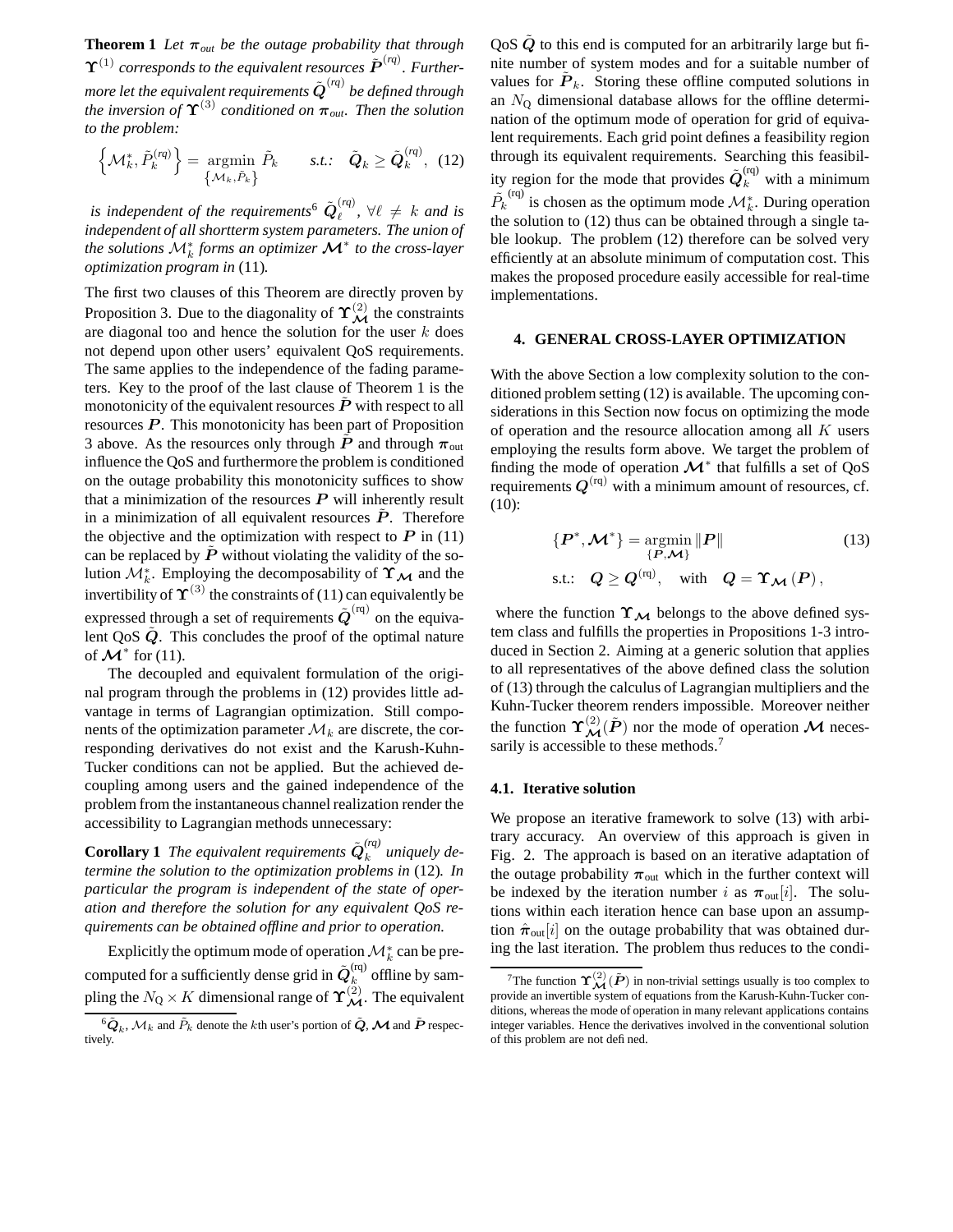tioned optimization investigated in Section 3. Given the outage probability  $\hat{\pi}_{out}[i]$  that corresponds to the optimum vector of equivalent resources  $\tilde{P}^*$  the program reads, cf. (11):

$$
\{P^*, \mathcal{M}^*\} = \underset{\{P, \mathcal{M}\}}{\operatorname{argmin}} \|P\|
$$
\ns.t.:

\n
$$
\Upsilon^{(3)} \left( \Upsilon_{\mathcal{M}}^{(2)} \left( \Upsilon^{(1)}\left(P\right) \right), \hat{\pi}_{out}[i] \right) \geq Q^{(n)}.
$$
\n(14)

As shown in Section 3 the propositions made can be used to decompose this optimization into three separate subproblems:

$$
\tilde{\boldsymbol{Q}}^{(\text{rq})} = \boldsymbol{\Upsilon}^{(3),-1}(\boldsymbol{Q}^{(\text{rq})}, \hat{\boldsymbol{\pi}}_{\text{out}}[i]),\tag{15}
$$

$$
\left\{\mathcal{M}_{k}^{*}, \tilde{P}_{k}^{(\mathrm{rq})}\right\} = \underset{\left\{\mathcal{M}_{k}, \tilde{P}_{k}\right\}}{\operatorname{argmin}} \tilde{P}_{k} \quad \text{s.t.:} \quad \tilde{\boldsymbol{Q}}_{k} \ge \tilde{\boldsymbol{Q}}_{k}^{(\mathrm{rq})}, \forall k \quad (16)
$$

$$
\boldsymbol{P}^* = \operatorname*{argmin}_{\boldsymbol{P}} \|\boldsymbol{P}\| \quad \text{s.t.:} \quad \tilde{\boldsymbol{P}} \ge \tilde{\boldsymbol{P}}^{(\text{rq})}.\tag{17}
$$

For convenient reading we dropped the index  $[i]$  in the notation of  $P^*$ ,  $\tilde{P}^{(rq)}$  and  $\tilde{Q}^{(rq)}$ . While an efficient solution for the inverse of  $\Upsilon^{(3)}$  was a precondition on the regarded system class the solution to the problems (16) has been derived in Section 3. Moreover the solution to (17) for the vast majority of multiple access schemes is known or can be obtained through the monotonicity of  $\Upsilon^{(1)}$  as it was introduced in Section 2. The solution of the cross-layer optimization conditioned on  $\hat{\pi}_{out}[i]$  thus is known and can be obtained at very low computational cost. With the optimum pair of modes and resources  $\{\boldsymbol{P}^*,\boldsymbol{\mathcal{M}}^*\}$  the resulting outage probability  $\boldsymbol{\pi}_\mathrm{out}[i]$ of the system can be determined through its definition in (7). Unless  $\pi_{\text{out}}[i] = \hat{\pi}_{\text{out}}[i]$  the solutions obtained from the conditioned problem (16) is not a valid solution for the original task (13). The made assumption on  $\pi_{\text{out}}[i]$  has to be adapted and a new conditioned problem has to be solved. To this end we propose the following update rule:

$$
\hat{\pi}_{\text{out}}[i+1] = \pi_{\text{out}}[i]. \tag{18}
$$

The resulting structure of the iterative scheme is sketched in Fig. 2.

#### **4.2. Convergence**

Through the solution of an  $\hat{\pi}_{out}[i]$  conditioned version of the original problem the cross-layer optimization can be solved through an iterative scheme as sketched in Fig. 2. Yet the obtained iteration is of no use if its convergence can not be proven. To this end let us state the following Theorem:

**Theorem 2** *Let*  $\pi_{out}[0] = 0$  *be the initialization for the iterative scheme.* Furthermore let  $\pi_{out}[i]$  be defined as the out*age probability that results from* M<sup>∗</sup> *and* P ∗ *as defined in* (14)*. Then the iteration*  $\hat{\pi}_{out}[i] = \pi_{out}[i-1]$  *converges and*  $\pi_{out}[i] = \pi_{out}[i-1]$  *holds with arbitrary accuracy for large* i*.*



**Fig. 2**. Schematic representation of the iterative cross-layer optimization

To prove this convergence assume an arbitrary  $\hat{\pi}_{out}[i] =$  $\pi_{\text{out}}[i-1] > \hat{\pi}_{\text{out}}[i-1]$  from the interval  $[0;1]^K$ . By the definition of the outage probability the increase in  $\hat{\pi}_{out}[i]$  necessarily results in an increase in all components of  $\tilde{\boldsymbol{Q}}^{(rq)}$ , i.e. larger equivalent requirements with respect to the iteration  $i - 1$ . This is due to the fact that an increased outage probability will enlarge the QoS decrease in  $\Upsilon^{(3)}$ . Due to the inequality nature of the constraints in (16) this monotonicity with respect to  $\hat{\pi}_{out}[i]$  applies to the requirements on the equivalent resources  $\tilde{\bm{P}}^{(\text{rq})}$  as well. To this end assume that an increase in  $\tilde{\boldsymbol{Q}}_k^{\text{(rq)}}$  $k$  from iteration  $i-1$  to i yields a decrease of  $\tilde{P}_k^{(rq)}$  in the optimum solution of (16). Then this new value for  $\tilde{P}_k^{(rq)}$  would provide a smaller solution to the problem in iteration  $i - 1$ . Thus the solution in iteration i can not be optimum, which is a contradiction. Hence an increase in outage probability  $\hat{\pi}_{out}[i] > \hat{\pi}_{out}[i-1]$  always results in requirements  $\tilde{P}^{(rq)}$  that are equal to or larger than the corresponding values in the previous iteration. Due to the positive semidefinite nature of the equivalent resources and the definition of the outage probability this inherently results in  $\pi_{\text{out}}[i] \geq \pi_{\text{out}}[i-1]$ . Through the update  $\hat{\pi}_{\text{out}}[i+1] = \pi_{\text{out}}[i]$ a single increase in  $\hat{\pi}_{\text{out}}$  causes a monotonically increasing series  $\hat{\pi}_{out}[i]$ . Because  $\pi_{out}[i]$  is positive semidefinite, the initial choice  $\hat{\pi}_{out}[0] = 0$  results in  $\hat{\pi}_{out}[1] \geq \hat{\pi}_{out}[0]$ . In the case of equality  $i = 1$  directly fulfills the condition for convergence  $\pi_{\text{out}}[i] = \pi_{\text{out}}[i-1]$ . In all other cases, the above derivation proves  $\pi_{\text{out}}[i]$  to be an monotonically increasing sequence. Hence the proof of convergence is obtained from the bounded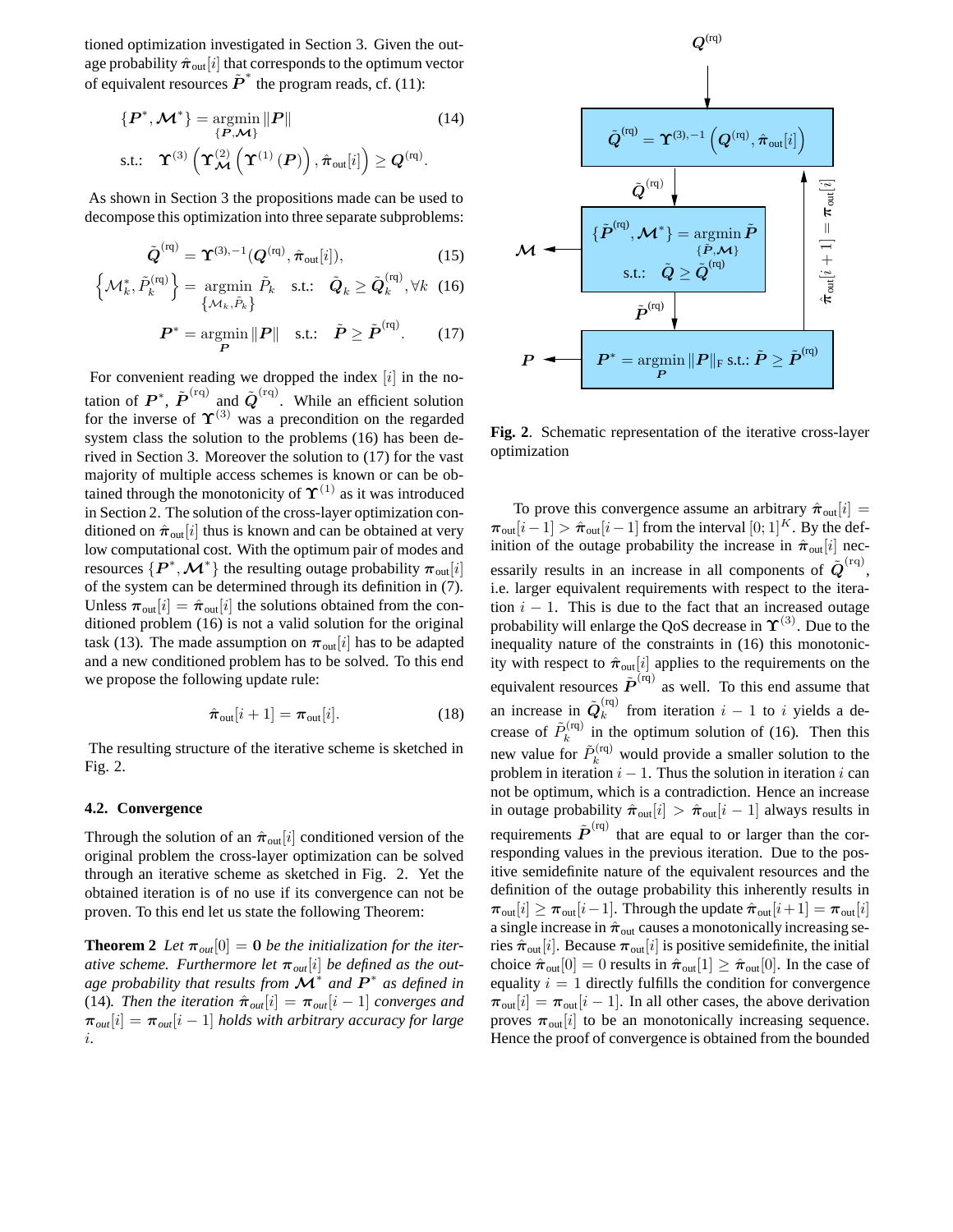nature of the probability integral, i.e.  $\pi_{out}[i] \in [0;1]^K$ .

With the conclusion of this proof the iterative procedure of Section 4 is known to converge for all problem settings and systems that fall in the defined class. Yet this convergence does not prove the feasibility of the posed optimization task. As possible feasibility constraints on the system resources can always be included in the definition of the corresponding outage probability we propose to define the feasibility through the optimum mode of operation  $\mathcal{M}^*$ . Hence a set of QoS requirements is considered feasible if for every iteration  $i$  a mode of operation  $\mathcal{M}^* = \bigcup_{k=1}^K \mathcal{M}_k^*$  exists among the finite number of system configurations such that:

$$
\left\{\mathcal{M}_{k}^{*}, \tilde{P}_{k}^{(\text{rq})}\right\} = \underset{\left\{\mathcal{M}_{k}, \tilde{P}_{k}\right\}}{\text{argmin}} \tilde{P}_{k} \quad \text{s.t.:} \quad \tilde{\boldsymbol{Q}}_{k} \ge \tilde{\boldsymbol{Q}}_{k}^{(\text{rq})}, \forall k. (19)
$$

For all feasible constellations though, the above results provide the means to solve the cross-layer problem (10) through the iterative consideration of  $K$  decoupled longterm problems. Based upon the results from the previous iteration, these problems are all conditioned on the outage probability. They have been subject to consideration in Section 3 where the optimum was proven to be independent of the state of operation and the solution therefore was obtained through a look-up in an offline generated table. Hence the presented iterative scheme provides the means to efficiently solve the top-down cross-layer optimization program (2) for all systems that fulfill the Propositions 1-3.

# **5. EXEMPLARY APPLICATION TO A SMART** PSfrag replacements **ANTENNA SYSTEM**

To support the above elaborations and to visualize their applicability to HSDPA like MISO systems<sup>8</sup> this section performs numerical simulations of the proposed techniques and compares the resulting performance with relevant state-ofthe-art approaches. To this end every simulation analyzes a total of 1000 longterm settings, each consisting of 5000 time slots. Each longterm environment faces independent user positions assuming an uniform distribution of users in the cell. The spatial channel model assumes 8 antenna elements at the transmitter and a 2° Laplacian angular spread. The coefficients in the corresponding Karhunen-Loewe representation are assumed to have circulary symmetric Gaussian distributions. The variances of these random variables are computed using the Hata pathloss model [16, 17, 18]. For further details of the used spatio-temporal channel model we refer to [19]. With these randomly generated vector valued channel coefficients an industrially employed FEC turbo code is used within an *hybrid automatic repeat request* (HARQ) protocol. The latter is used in its Chase combining (type I HARQ) form.

We assumed a receiver noise level of  $-105$  dBm and a maximum transmit power of 16 W, which together with a fix antenna gain of 18 dBi, results in an *effective isotropic radiated power* (EIRP) of 60 dBm.

#### **5.1. QoS compliance**

As the QoS compliant service of all users is a precondition to any performance enhancement in terms of transmit power savings or capacity increase in the upcoming sections, Fig. 3 verifies this compliance. Serving three users with QoS demands on throughput/delay of [200 kbps / 100 ms], [400 kbps / 100 ms] and [600 Kbps / 100 ms] respectively, the simulation of 1000 user settings, i.e. location of the users in the cell, resulted in 1000 values for the throughput obtained as the ratio of the sum of correctly received information bits and the total transmit time. The different lines in the plot represent the corresponding histograms. The result-



**Fig. 3**. Demonstration of the achieved QoS compliance with optimum scheme

ing performance was obtained using the proposed cross-layer resource allocation and solving the occurring downlink processing problem.<sup>9</sup> It can be seen from the results in Fig. 3 that the derived cross-layer scheme provides the means to assure the request QoS in the given MISO system. As the optimization can only access a finite number of modes of operation, the QoS all users are slightly oversatisfied. Let us remark, that the scheme precisely achieves the target throughput independent of the user positions, i.e. independent of the longterm channel properties. Yet different longterm scenarios will result in different transmit powers necessary to provide the QoS

<sup>&</sup>lt;sup>8</sup>For details of the resulting form of  $\Upsilon_{\mathcal{M}}$  and its decomposition we refer to works like [14] and its MISO extension in [15].

<sup>&</sup>lt;sup>9</sup>Choosing the SINR as equivalent resource, this leads to a downlink processing problem investigated in e.g. [20].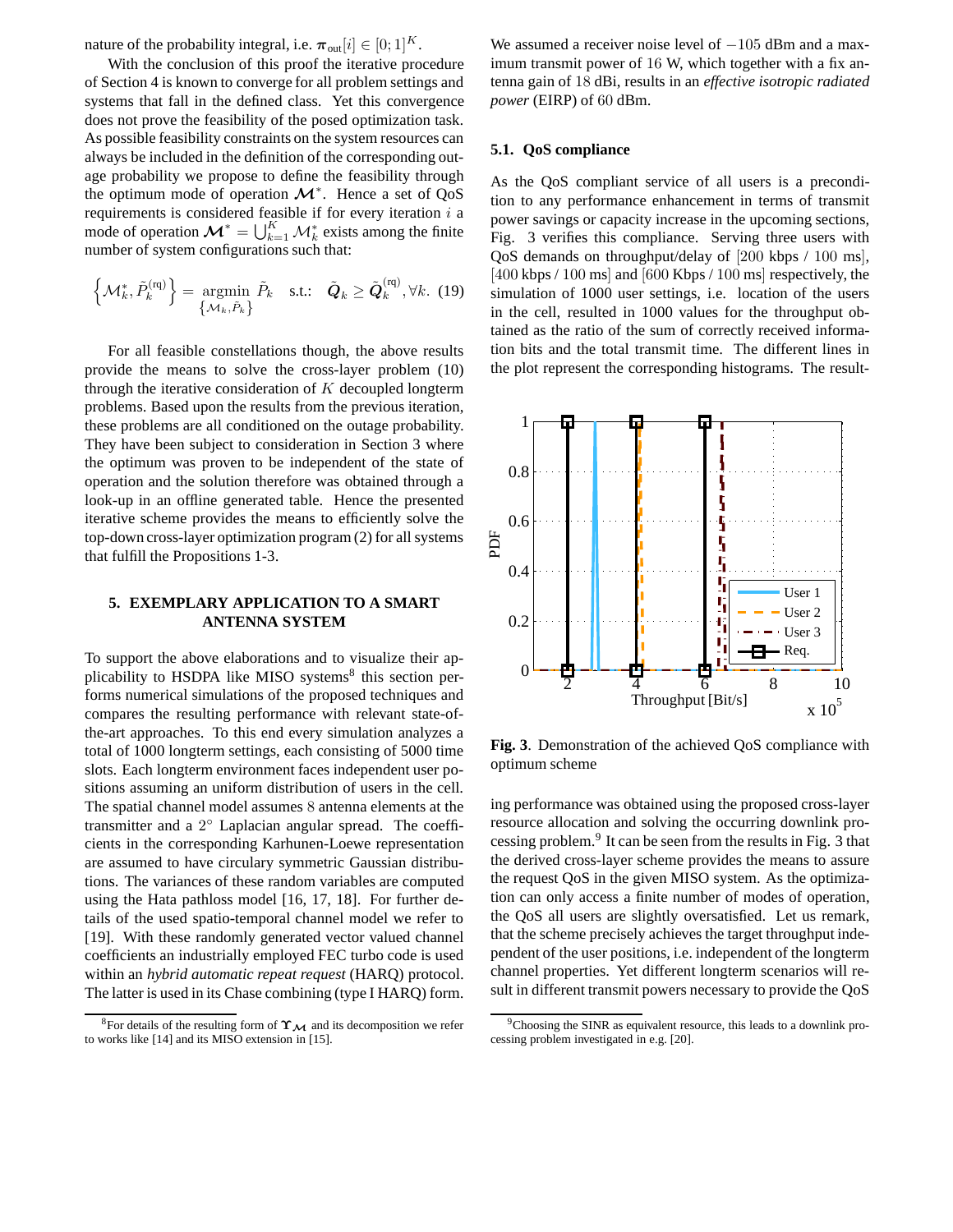compliance. These power savings are subject to the evaluations in Subsection 5.2.

## **5.2. Power advantage**

In terms of the optimization (1) tackled within this paper the above analyzed QoS compliance shows that the posed constraints can be met with the scheme. Yet it remains to verify how large the power advantages are that can be obtained through the performed resource minimization. Hence this Section elaborates on the distribution of total transmit power that is necessary to provide the above QoS results in the described environment. As HSDPA does not yet command a cross-layer QoS management the only usefull reference is given by the use of the full available EIRP. Fig. 4 shows the cumulative distribution of the transmit power that is necessary in the 1000 different longterm settings. The plotted his-



**Fig. 4**. Comparison of the necessary total transmit power for different modes

tograms reveal that a vast majority of longterm settings can be met with significantly less transmit power than the available 60 dBm. Precisely speaking the optimum scheme can fulfill the posed QoS constraints with less than 31 dBm in 50% of all cases. As this comparison with the maximum transmit power is a somehow coarse reference Fig. 4 also includes the histogram of transmit powers that are necessary to satisfy the QoS requirements with suboptimum mode choices. To this end higher modes neighboring the optimum choice were used to solve the downlink beamforming problem. These suboptimum modes inherently will pose higher SINR requirements in every iteration of the procedure. This will entail an increase of the corresponding outage probability. Through this iterative connection the loss in performance can significantly exceed the mere SINR gap known from conventional throughput considerations. Overall the distribution of transmit powers shows

the high sensitivity of the MISO system with respect to mode mismatches.

#### **6. CONCLUSION**

The presented approach allows for the determination of the optimum resource allocation and the joint optimization of parameters in the lower layers of a communication system. Decomposing the functional description and conditioning the core optimization on the channel outage probability motivated an iterative procedure to solve the cross-layer problem. Each step can be shown to be of extremely low numerical complexity and the iterative algorithm is proven to converge. Due to its generic formulation in terms of a set of proposition the technique not only applies to one specific system set up, but is valid for an extremely large class of systems. This include the prominent HSDPA extension to UMTS to which the technique was applied yielding significant enhancementsin power savings. The latter can be used for increasing the servable system load.

## **7. REFERENCES**

- [1] D. N. C. Tse, "Optimal power allocation over parallel Gaussian channels," in *Proc. Int. Symp. Information Theory, Ulm, Germany*, June 1997.
- [2] D. N. C. Tse, *Transmitter directed, multiple receiver system using path diversity to equitably maximize throughput*, May 24 1999, patent filed.
- [3] Guocong Song and Ye Geoffrey Li, "Cross-layer optimization for OFDM wireless networks - part I: theoretical framework," *IEEE Transactions on Wireless Communications*, vol. 4, no. 2, pp. 614–624, March 2005.
- [4] Guocong Song and Ye Geoffrey Li, "Cross-layer optimization for OFDM wireless networks - part II: algorithm development," *IEEE Transactions on Wireless Communications*, vol. 4, no. 2, pp. 625–634, March 2005.
- [5] J. K. MacKie-Mason and H. R. Varian, "Pricing Congestible Network Resources," *IEEE Journal on Selected Areas in Communications*, vol. 13, no. 7, pp. 1141– 1149, September 1995.
- [6] Johannes Brehmer and Wolfgang Utschick, "Physical layer characterization of MIMO systems by means of multiobjective optimization," in *Proceedings of the IEEE International Conference on Acoustics, Speech, and Signal Processing*, March 2005, Philadelphia, United States.
- [7] Daniel Catrein, L. Imhof, and Rudolf Mathar, "Power Control, Capacity, and Duality of Up- and Downlink in